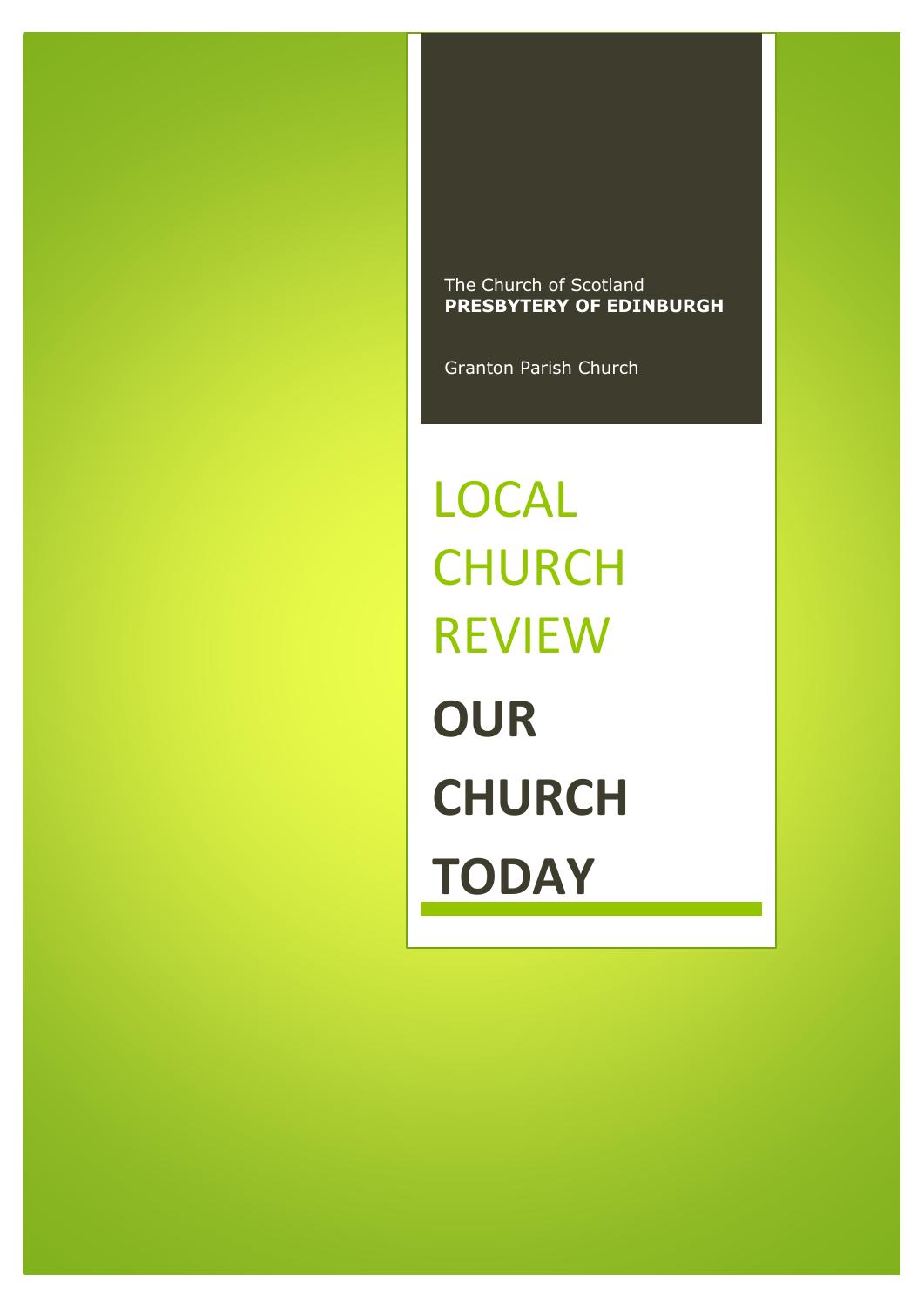## Contents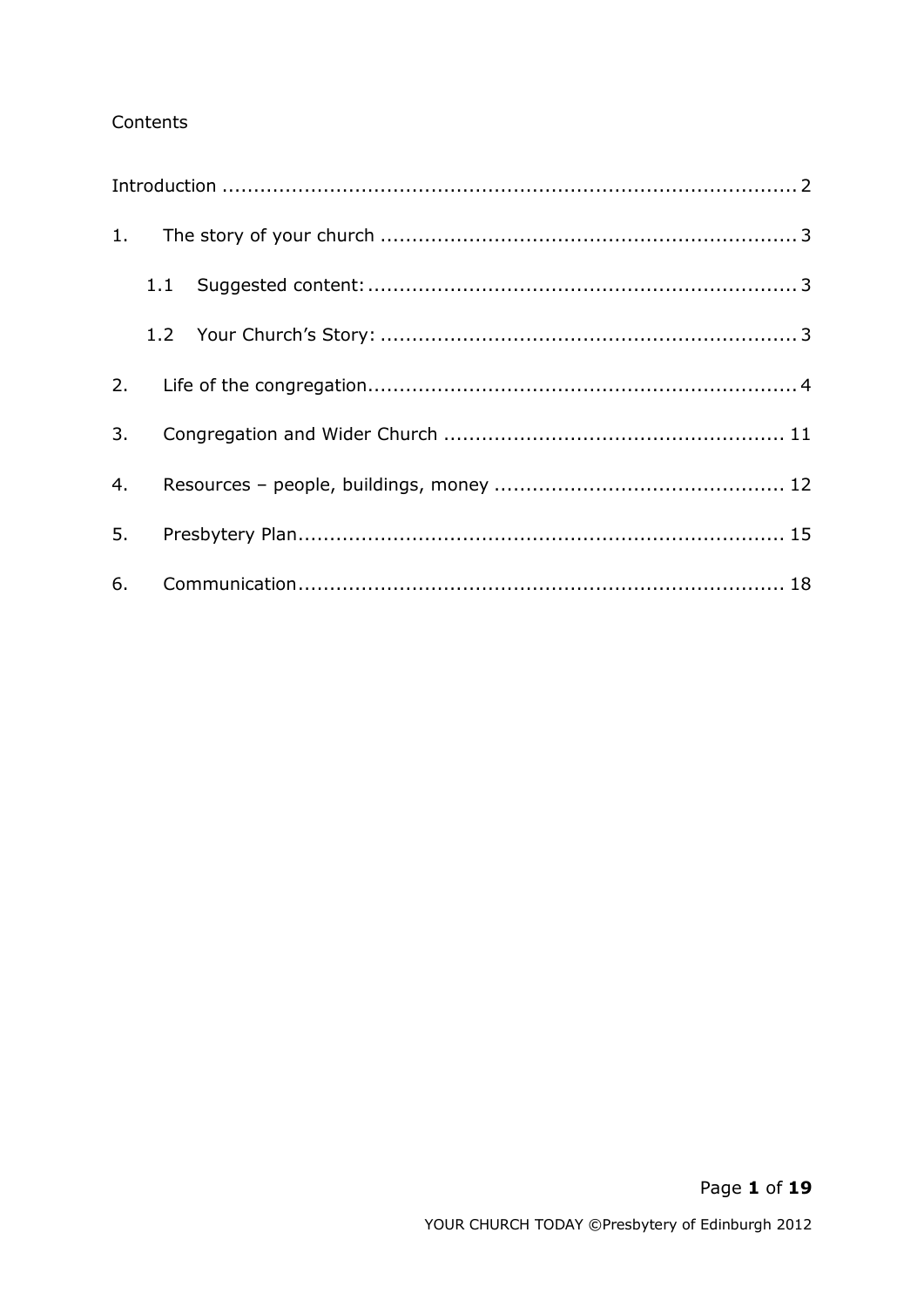# <span id="page-2-0"></span>**Introduction**

The Local Church Review (LCR) report that follows is your report; a report on your congregation and parish written by you – office bearers, members and minister. Some things have already been completed; for instance, much of the statistical information has been completed from Presbytery records. But what we want to see most are your opinions, thoughts, concerns, hopes and aspirations.

Every parish church is unique; every story is different; you know your own story better than anyone else. That is why you are asked to write your story, tell us of church life in your parish, tell us of your worship, evangelism, service, discipleship, fellowship and so much more. Your story is vital in understanding the life of your congregation.

Before visiting your congregation the team from Presbytery will have read your report with great care and will use it as a basis for their meetings with you and for the questions they ask. The written word conveys only part of a picture and visits and dialogue add so much more. These visits are a sign that we are in partnership – local church and Presbytery and we hope that all that follows reflects togetherness. Whilst some of what is asked is factual, such as numbers and compliance with legal requirements, the overall context is mission.

We hope that the questions asked are clear and that the processes to be followed are understood. However, the leader of the visiting team and/or the Convener of Superintendence is happy to be contacted for discussion or clarification.

The leader of the visiting team is Rev James Dewar; Tel - 0131 453 3494; email [jim.dewar@blueyonder.co.uk](mailto:jim.dewar@blueyonder.co.uk). My own contact details are; Tel 0131 336 2036; email [rev.r.barr@blueyonder.co.uk.](mailto:rev.r.barr@blueyonder.co.uk) The Presbytery Clerk, Rev George Whyte is also available to you; Tel 0131 225 9137; email - [edinburgh@cofscotland.org.uk.](mailto:edinburgh@cofscotland.org.uk)

The pack has been produced using MS Word and you are asked to complete and respond electronically. Do not feel constrained by the size of the response boxes. As you type the boxes will expand to accommodate your text. Responses do not need to be wordy as the visiting team for the Superintendence Committee will discuss responses with you and will ask for more information if required.

LCR is now new – under ACT 1 of the General Assembly of 2012 LCR replaces the former Quinquennial Superintendence system. What we are doing in Edinburgh builds on the previous Superintendence scheme, the Unless the Lord……. visits and reports, and links in with the Plan for Presbytery.

We look forward to receiving this completed report by ????????. ????????

**Russell Barr Convener of Superintendence**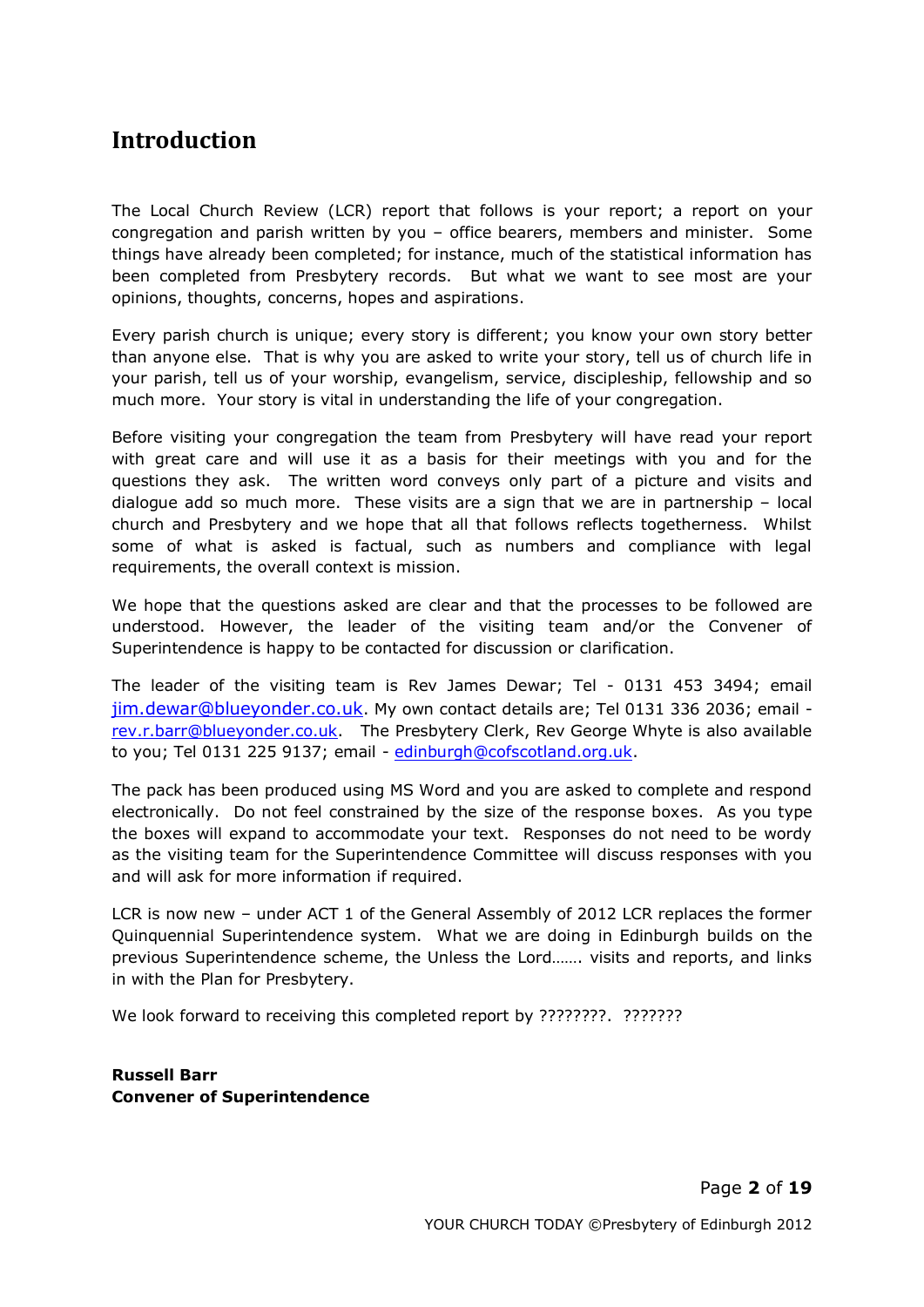# <span id="page-3-0"></span>**1. The story of your church**

## <span id="page-3-1"></span>**1.1 Suggested content:**

Please tell us something of your church's history. Think back over the last ten years. Share the recent story of your congregation – the celebrations, the struggles, the dreams. Where have you seen God at work? How did you get where you are in church life? Where do you think you are?

The report that follows asks many questions and the answers given will tell much. Therefore, your story below need not be more than a very few paragraphs.

## <span id="page-3-2"></span>**1.2 Your Church's Story:**

Granton has experienced many changes over the last ten years corresponding to those changes which our community/society has also experienced.

In response to a more visual culture we have migrated our worship to include heavy use of audio/visual. In response to growing alienation we have instituted house groups/befriending rather than quarterly visits typical of most elders districts systems. Recognising each person who is part of our church community is made uniquely we have embraced gift based ministry where we try to find where each person fits.

This has meant moving from model to unitary constitution a few years back with a complete revamp of the way we did our business and organised ourselves. Alongside this we have fostered a culture of review where everything we do is constantly being looked at and changed/developed if needed. That includes our people where recently we have placed an increasing emphasis on training and equipping.

As we have engaged our community the demographic make-up of the church has changed to more reflect the community surrounding it. This has meant a wider demographic spread with an increasing number in the 40's and 50's. Coupled to this is a widening of the socio-economic range of the congregation.

All of this has been intentional development where we are trying to live out our values as a church. These are:

- Equality is based on who you are not on what you have
- Everyone is valued and everyone had gifts that can be offered to God
- True community brings with it respect across the generations and cultures
- Everything we do is rooted in Jesus Christ

We recognise that much more change remains for us but we are confident that the gospel remains relevant to all ages in all cultures.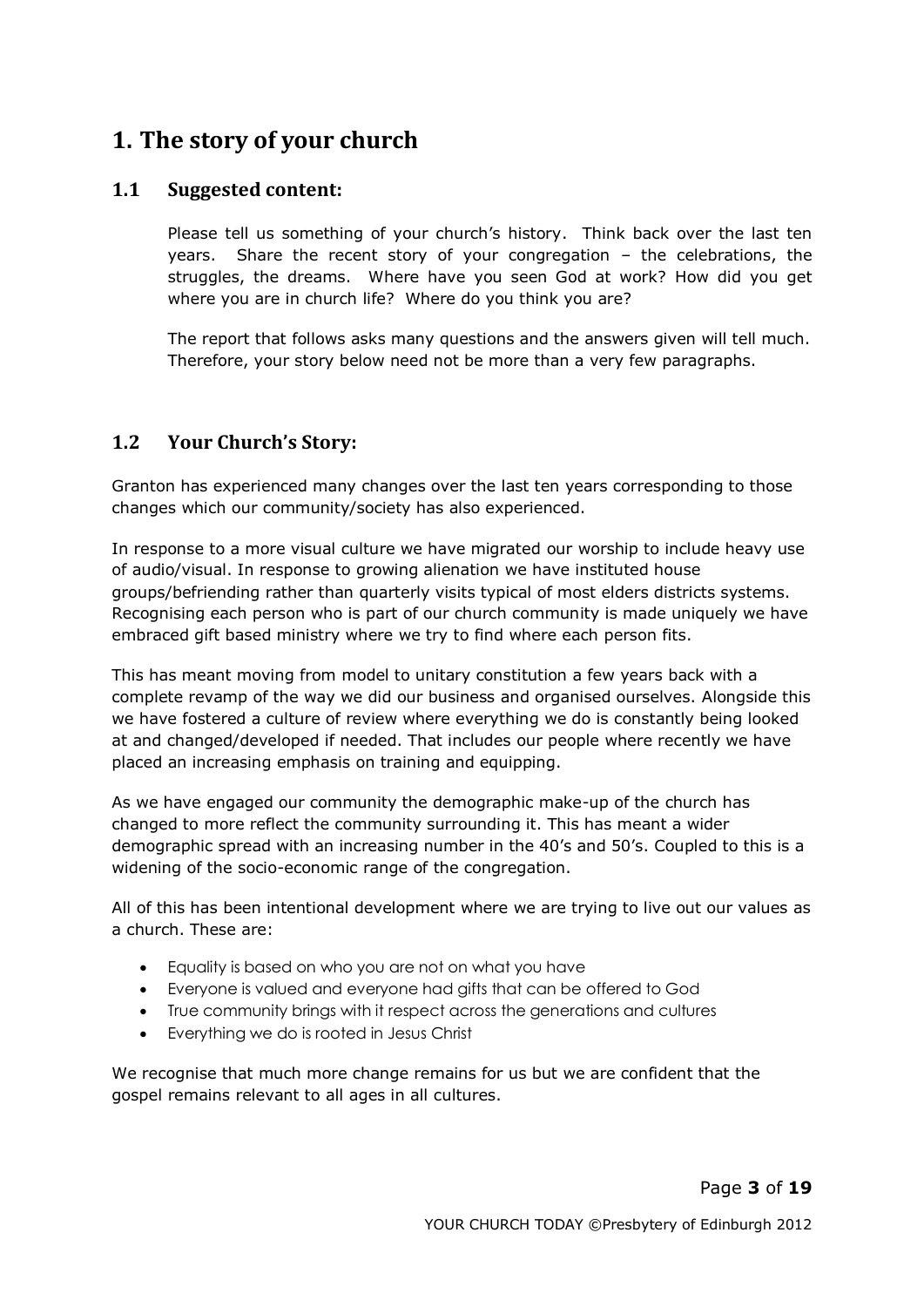# <span id="page-4-0"></span>**2. Life of the congregation**

Tell us about congregational life and its worship, fellowship, service, discipleship and evangelism. Please type responses in relevant box and it will expand to fit your text.

**2.1 Worship** *– The shared experience of meeting God; we gather to express our need for God and to express our gratitude for all that God has done for us.*

- **Style(s) of worship – describe a typical service format;**
- **Number of weekly services; patterns of worship;**
- **Musical range; praise band; organ; soloists; etc;**
- **Use of audio visual equipment;**
- **Congregational member involvement in leading worship;**
- **Anything else you would like to tell us?**

### Responses:

A typical service in Granton starts as people approach the church. We have external greeters on the door and the internal greeters once inside. Our aim is to offer an informal welcome from first approach to departure.

The formal start of the service has people being encouraged to wonder around and welcome someone they have yet to meet. Usually this part of the welcome takes 5 minutes. After this the person who is offering the formal welcome points out various items from the weekly bulletin before asking the Beadle to bring in God's word. We do this to set the context of our worship around the word.

We have 5 hymns drawn from a range of sources including contemporary worship cd's. Having the screen frees us from being tied to any particular book.

Like many congregations the children are in for the first part of the service before going off to their different groups. On communion Sundays they sometimes rejoin us depending on what they do. Youth Leaders make the decision on a per occasion basis.

For the sermon we split it into 2 parts with a hymn in the middle. This hymn is what we call our 'hymn of the month' where each month we learn a new hymn and sing it every week of that month to really learn it well. The reason we split the sermon is to help keep attentive. A typical sermon lasts approx. 25-30 mins.

Immediately after the sermon the person preaching offers a question to the congregation related to the sermon topic and invites discussion in small groups for 5 minutes. This is something we started in the summer of 2015 and are not sure whether we will keep it long term or not yet.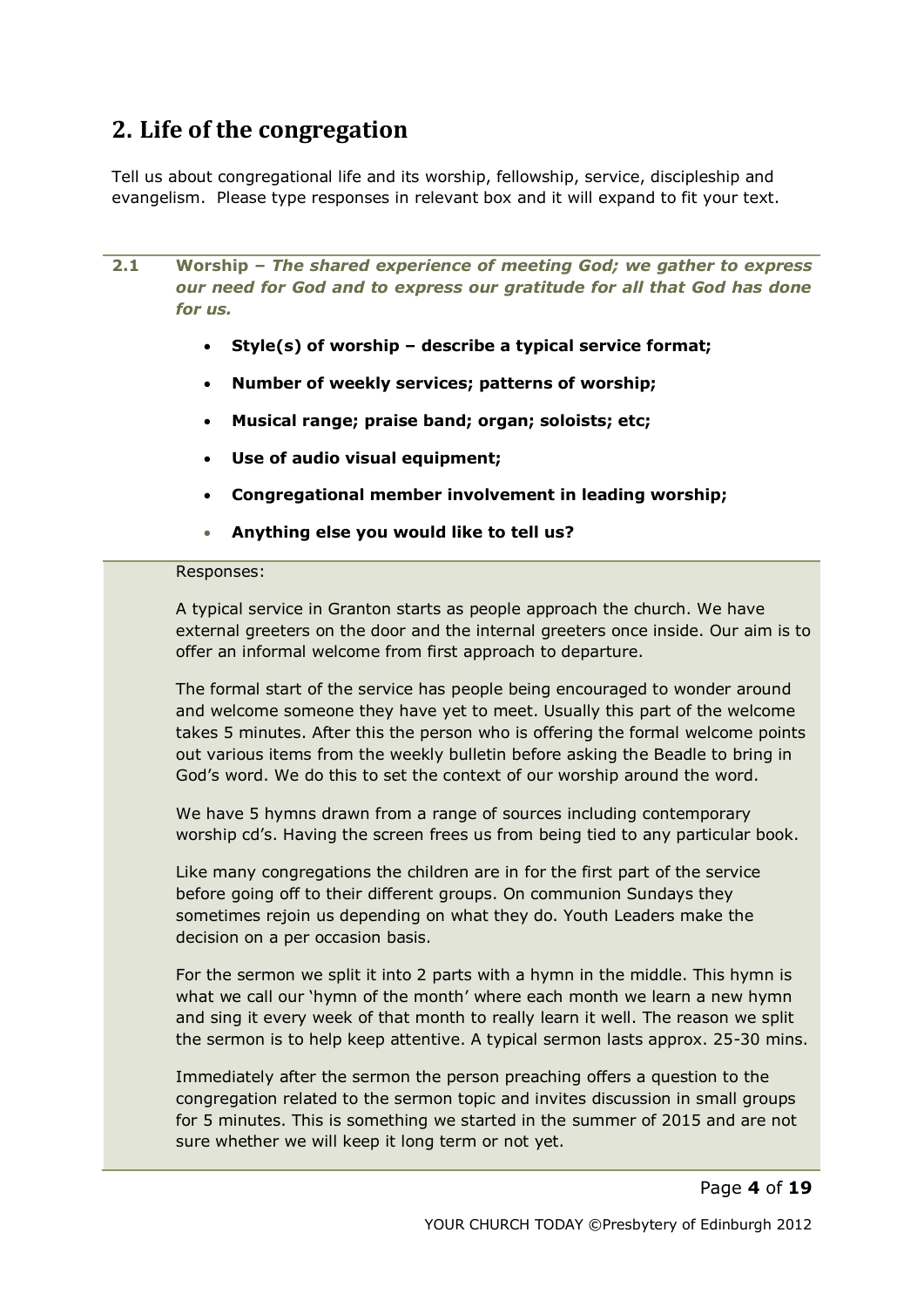We have 2 prayers where the first is very much geared to the children and should relate to the kids talk but finish with the communal saying of the Lord's prayer. The second is our prayer of intercession which invited people to shout out names of those they want the church to pray for.

A typical service last 1 hour and 5 mins after which we go to the back of the church for tea/coffee and biscuits. We consider this a part of our worship but on a more informal basis.

There is one service a week at 11am with other occasional services at such time as deemed necessary; such as Christmas.

We did trial an evening service based around 'station's but there was not the need at that time.

Musical range is varied from traditional organ to piano to guitar and even the 'saw'. We have a budding praise band and singing group who lead the hymn of the month and make other contributions to worship as they wish.

Services make heavy use of AV but we also make large print available. Our context is visual and we try to reflect that with use of videos, music and image. Hymns are projected each week. There is an introductory loop that plays every week before the service.

Anyone who wishes may have a role in worship. Typically the minister or parish assistant preach (though there are now a number of preachers in the church) and lead the children's talk as well as the set prayers. Complimenting this congregational members lead the welcome, the reading, the offering and anything else they wish to have a go at!

Worship at Granton is an ever evolving thing. Our pattern is not what it was 10 years ago nor do we anticipate this is what it will be in another 10 years. During the summer we take the chance to experiment and some things we keep from that and some things we don't.

Our aims in worship are to draw near to God but also to equip his people for life outside church.

Always we seek to have Jesus at the centre of our worship.

- **2.2 Evangelism -** *The calling of every Christian to be a witness to the gospel of Jesus Christ. It is all the ways in which we share our Good News and bring others to the point of beginning their own journey of faith.*
	- **How do you help people begin their journey of faith?**
	- **Communication;**
	- **Anything else you would like to say?**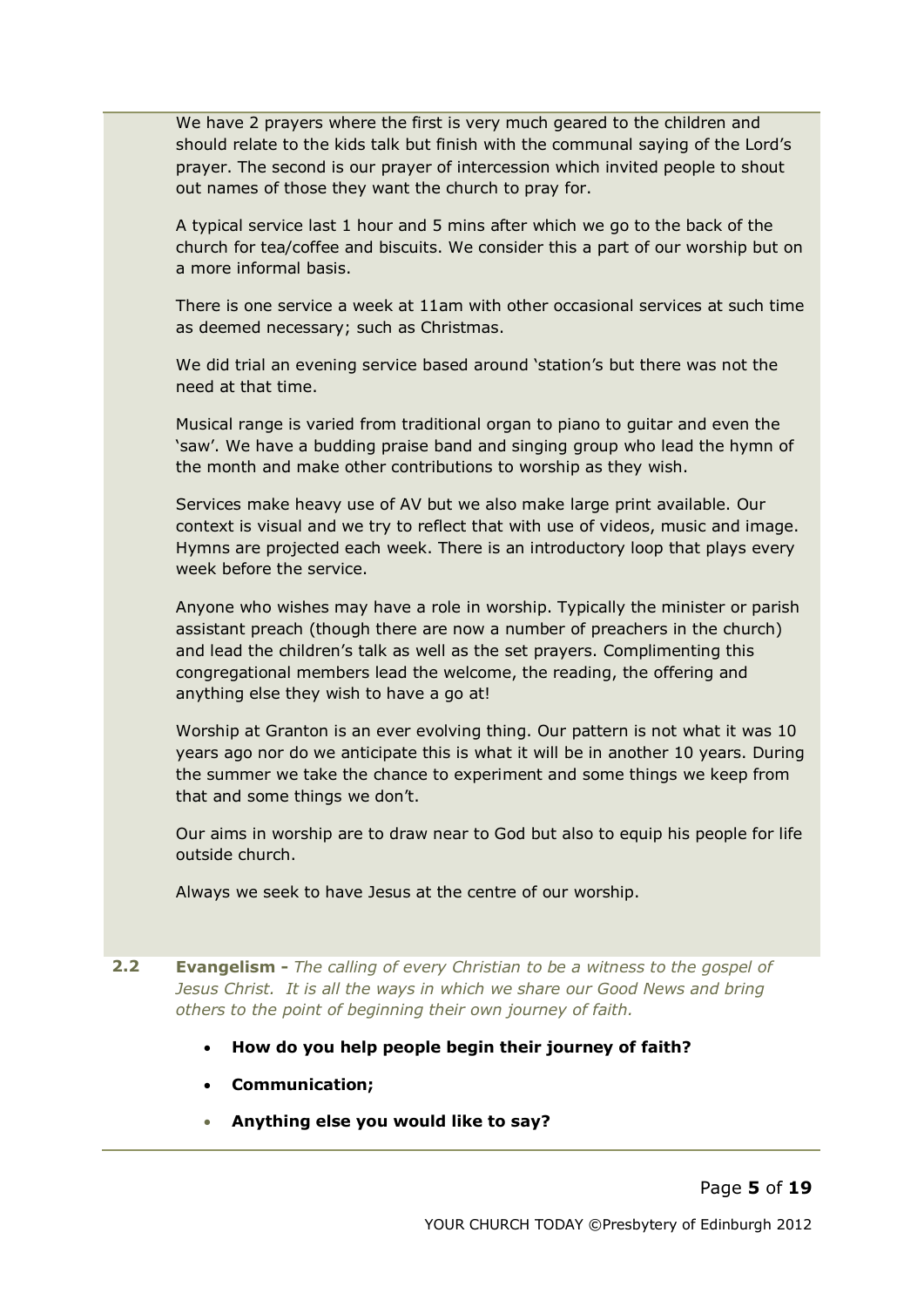#### Responses:

We have twice yearly bring a friend to church days. We also have a range of social events which are intended to foster fellowship but also to show that church people are quite normal.

We aim to make services very accessible and welcoming. We aim for a progression from responding to evangelism, to coming to the church service where people are encouraged to belong and become part of the people followed by Alpha which gives the basis of Christian faith.

At the end of each course the minister invites anyone interested in membership to a further meeting where he outlines what membership means. This covers areas such as:

- What can you expect of the church
- What can the church expect of you
- What does it mean to be a Church member
- What it means to be Presbyterian

At the end of this meeting no one is asked for a decision but are instead asked to pray through this over the next two weeks. If they come back and say yes they are then asked for a further two visits; one with either the minister or parish assistant to talk about their gifts and their active involvement. Another with a member of the finance group to talk about their monetary commitment.

Following on from this we then try and place them with a housegroup where they will have ongoing support both pastoral and prayerful.

Our communications is handled by a communications group that runs the website, the facegroup group, the twitter account and any paper medium. Recently we revamped our website to be more end user friendly and less like a corporate website as we recognise this is now the number one way people outside the congregation encounter it

In 2014 we recognised many of the evangelism events we were putting on were not working. Our community consumed open days, fetes, etc, etc, and always came back looking for more. We are in a consumer culture where people expect to be entertained yet do not grow closer to the church.

Our response is to move to a two yearly rhythm where one year we concentrate on courses to equip our people for evangelism and the next we run events. 2014/15 was an equipping year where we offered breakfast courses on sharing faith. 2015/16 is an event year where we are planning a variety of events.

Such as : Act of Random Kindness program, community making and swapping, community organisation hub days, etc , etc.

In conjunction we run Messy Church in the lead up to Christmas and Easter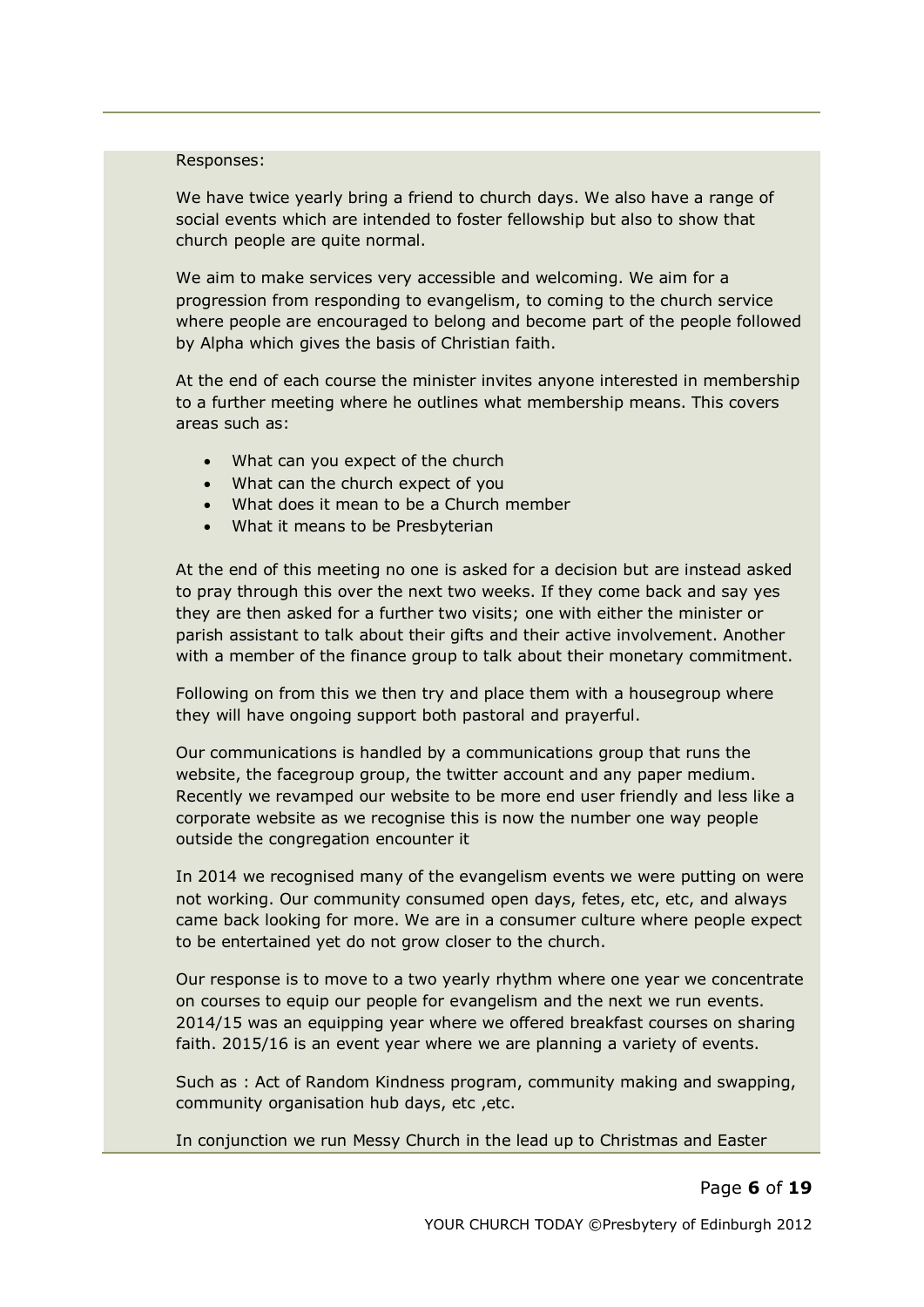which is an alternative way for families to encounter the faith.

Recognising that the first step of our process is building relationships we run a weekly parent and toddler group called Magic Carpet and a Sunday group called Patch.

Alongside these we have instituted a community act of remembrance where all there is extensive community participation including the local TA Unit.

We take our call to evangelism seriously. However we recognise that for many that call will be lived out in their place of work or leisure which will not be in the geographical parish. It is our job to give people the tools so they are confident in sharing their faith.

**2.3 Service -** *The living out of our faith in practical ways. Jesus called us to be servants of all and this is shown to others as we care for our neighbours.*

- **What systems of Pastoral Care (elder districts, etc.) do you have?**
- **How do you respond to the needs of others in the parish and beyond?**
- **How are you involved with school or other chaplaincies?**
- **In what ways are you involved with social issues?**
- **In what ways do you work in partnership with community groups or agencies and/or mission partnerships at home or abroad?**
- **Anything else you would like to say?**

#### Responses:

After reviewing our Elders districts we recognised they were not working. Some did visit but many did not. Rather than rejig the districts we went right back to first principles and spent some time exploring what it actually means to care for people. Subsequent to surveying our membership we gave people the option of how the church should maintain its relationship with them which reduced our direct visiting to  $1/10^{th}$  of what it was.

Since doing this we have formed a pastoral care group made up of those who have a visiting gift. As part of our church life we encourage people to care for each other informally such as in prayer triplets and housegroups.

All this means there is no one way of doing pastoral care here. As a person's circumstances change so does the way they relate to the church.

Responding to others reflects the ways we touch our community our community as a church. This can be through rites of passage or by them coming along to the church or by contact through email. We have had people get in touch through both these means. Our website is a very important vehicle for responding to community need for us. This has increased over succeeding years.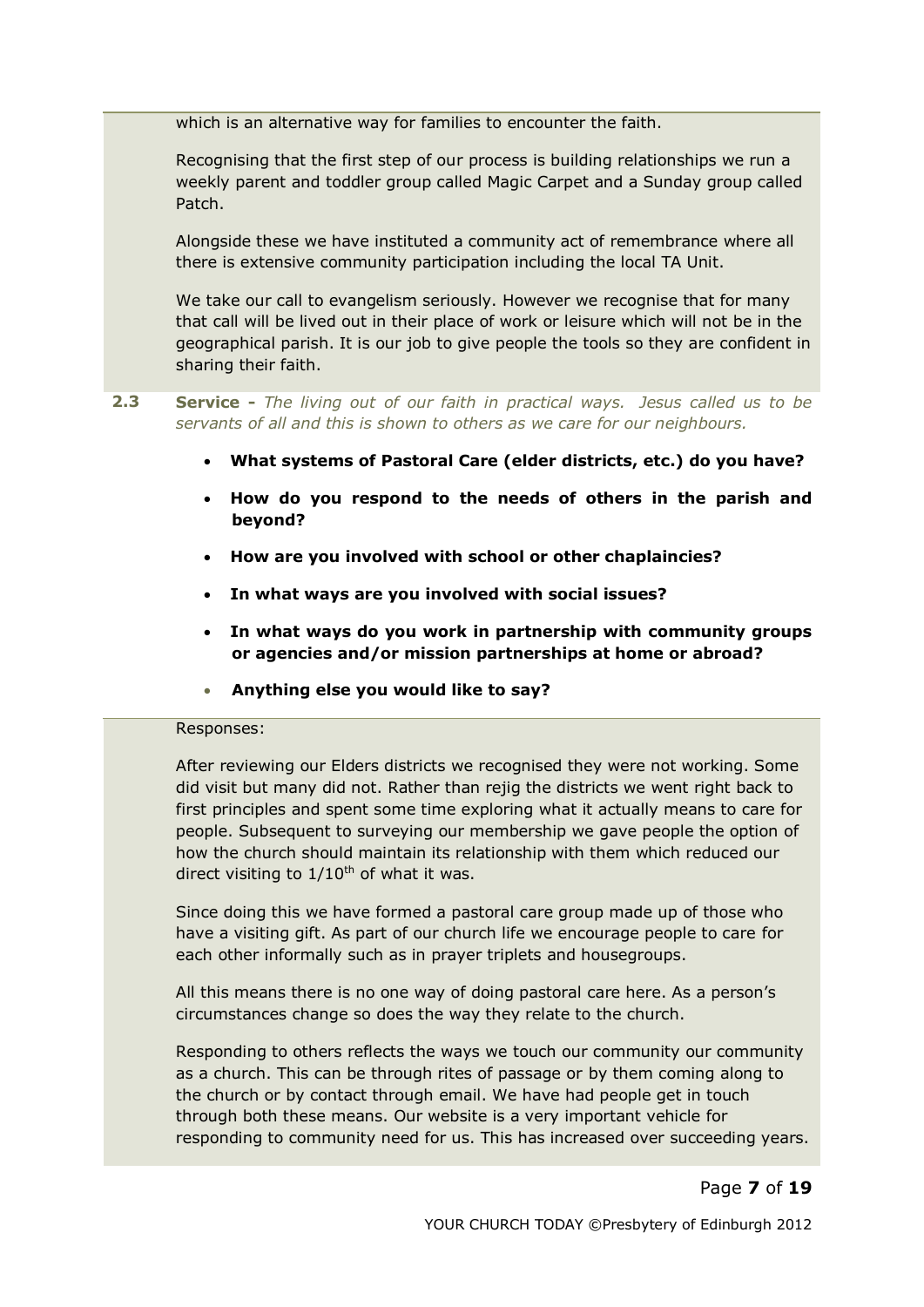We do much of our pastoral care through informal contacts though our weekly activities.

We run a weekly lunch club on Wednesdays open to everyone. We run a weekly Coffee morning on Thursdays also open to everyone. On Fridays we run an accompanied play group called The Magic Carpet Club. Coupled to this is heavy involvement with the BB/Scouts. The church continues to supply a number of the leaders to both as well as chaplains.

There is a very close relationship with the local Territorial Army and a close relationship to the ACF/MCF and SC detachments. The ministry team have functioned as unofficial chaplains to those groups for a number of years.

With respect to the local school we have a good relationship. Some of our people are involved in a paired reading scheme. We host end of term assemblies. Both minister and parish assistant function as chaplains to the school. We do not do assemblies in the traditional style as that is not one of the schools needs. We are more than happy to respond to need as it arises and have done so in the past.

Reflecting our parish as we do, there are a whole range of people in the church family, many with particular social needs. They have found in the church an open and accepting home where they can have a valued place. In our experience this is far more important than giving out benevolent funds, though we do this as well if needed.

Being accessible to our community means we often act as sign poster matching people's needs with community groups as required.

The minister has served as a member of the community council in the past. Current church commitment do not allow for this at the moment. We have a good relationship with the community council which reflects a positive standing in the community.

We have worked with the school in a joint sponsorship program through Compassion Uk. This came to an end when the children grew up.

We have been instrumental in starting the Granton and District annual Gala which we then handed over to community groups to run.

We partnered with Tearfund in their Malawi Eagles initiative.

We have been a regular contributor to Bethany as a night shelter venue where we offered both venue and cook teams.

We continue to be open to any opportunities of living out the gospel to the people of Granton and beyond.

**2.4 Discipleship -** *The act of following Christ. It is about learning what it means to be a Christian as we experience life and question what we believe. The church*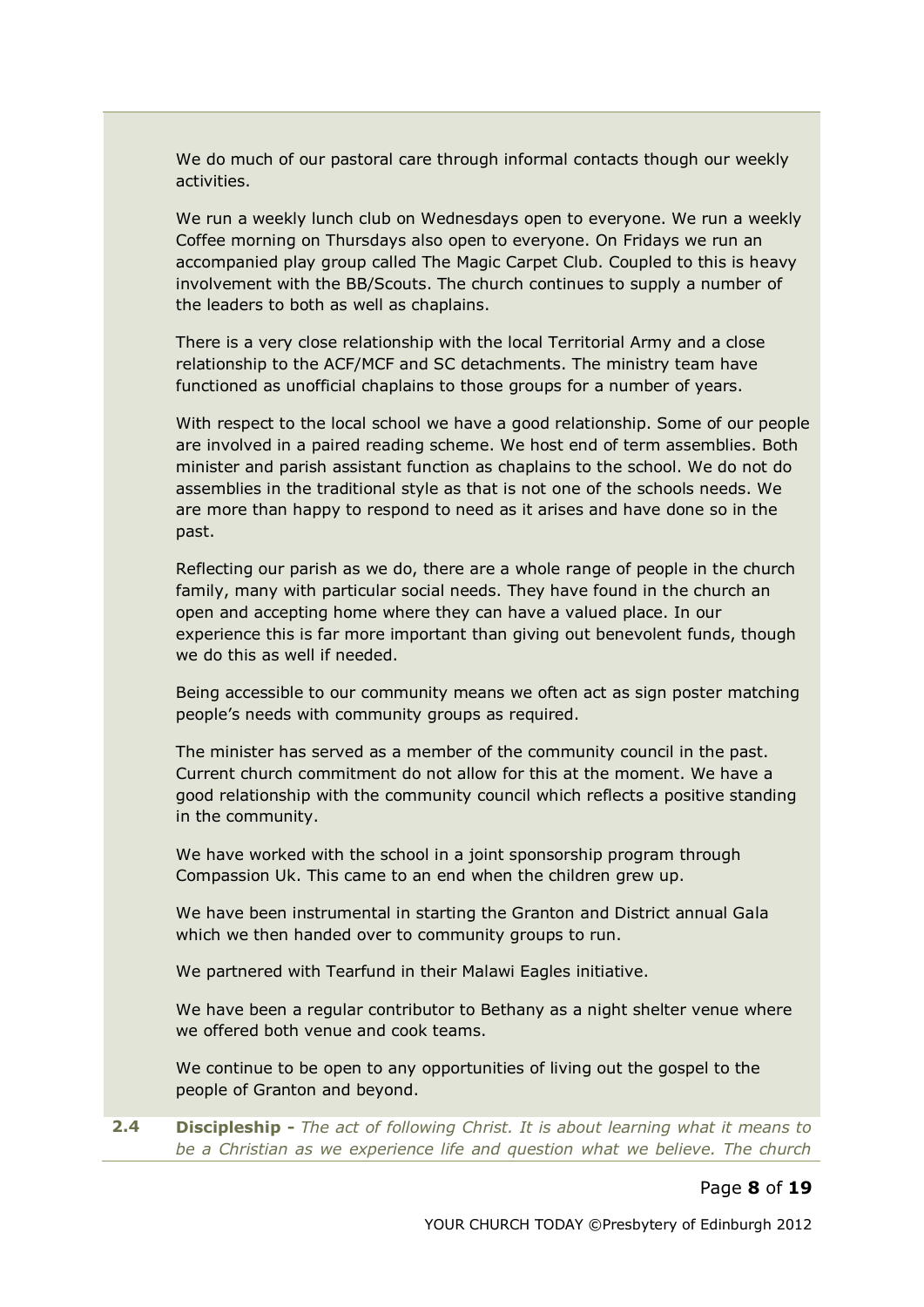*should equip its members with "practical guidance for expressing their faith in the world during the week."*

**How do you help people of all ages grow in their faith?**

 **Children, Young People, new members and adults**

- **In what ways do you promote personal devotions, private prayer and opportunities to reflect on life experiences?**
- **Which resources do you use?**
- **Anything else you would like to say?**

#### Responses:

The primary teaching vehicle is the Sunday service. As mentioned already we incorporate discussion into our services which is aimed at helping people talk about their faith.

As part of our Sunday provision we have Kirk4Kids (Sunday School), Patch which provide age appropriate ways of nurturing faith.

In addition there are the faith sharing courses already mentioned, the house groups and alpha. The ministry team also meet with new members every few months after joining to talk about how they are growing in their faith and how they are settling in.

About 4 years ago we wrote to every member outlining their vows and what that meant. We followed this up by an Elder visiting every member to talk about the vows. This resulted in a 20% drop in paper membership but an increase in attendance of 10% and an increase in giving of 5%.

We continue to do two yearly stewardship visits where some aspect of faith is covered.

Each week in our bulletin we have a prayer plan to help people pray for all the different aspects of church/community here in Granton.

Two years ago we stopped our Bible Study and our prayer meeting because they were not connecting with people. Instead we pushed housegroups and now have three successful groups with a potential other in the offing.

Alongside that we developed prayer triplets and currently have 4 running with another potential 3-4. This has worked very well in encouraging people to pray.

Coupled with this is encouraging people to contribute to the corporate prayers on a Sunday.

Recognising everyone is different we point people towards UCB to find the resource that works for them.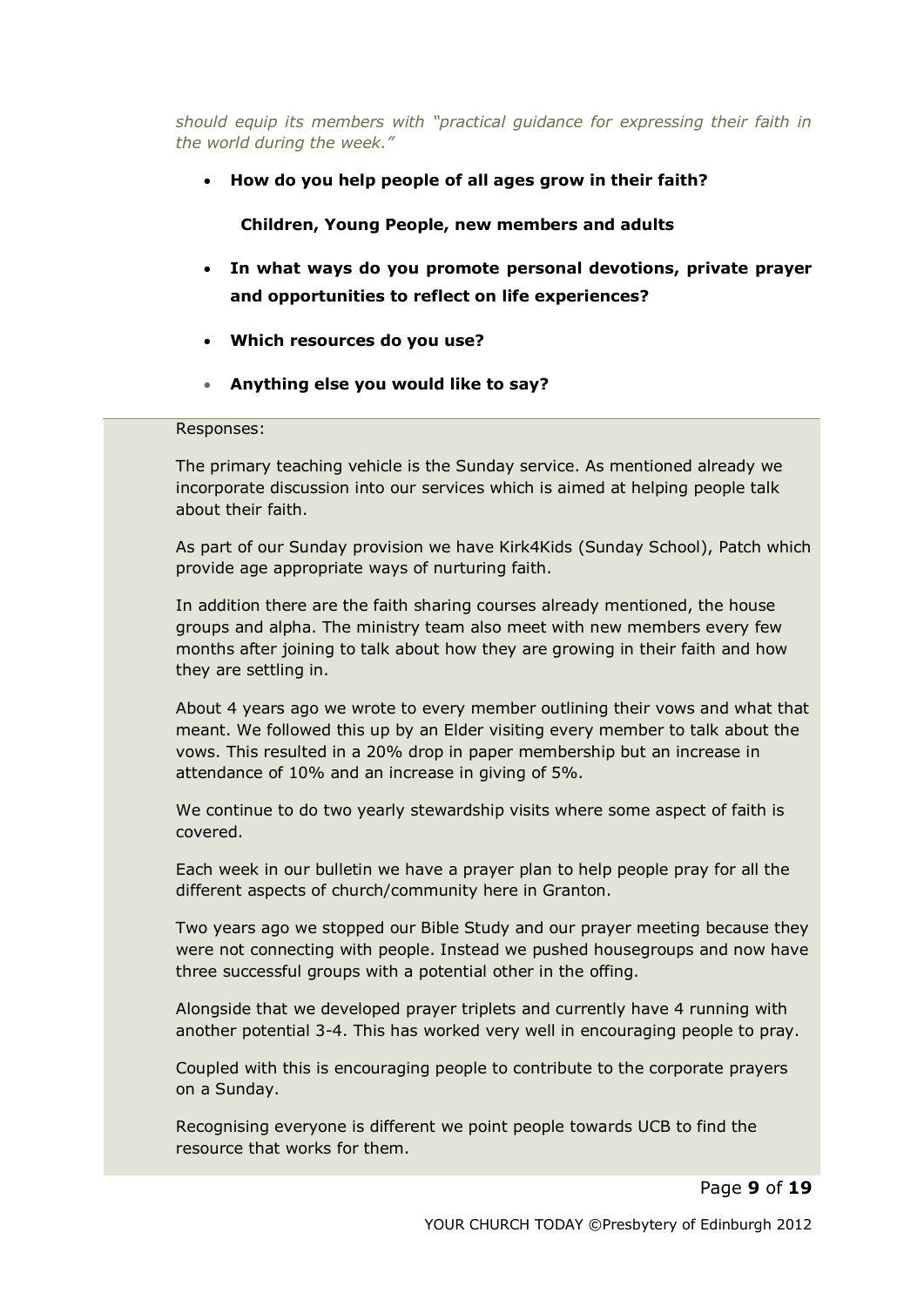We recognise growing our people is an area we were not good at. Our move to a gift based approach has meant we have looked seriously at what it means to nurture people in faith.

This can take many forms whether its recommending joining a group, using an app, starting a new group, etc, etc.

We recognise equipping people for the practice of faith outside the four walls is one of our primary tasks as a church.

**2.5 Fellowship -** *The opportunity of experiencing God's grace and love in and through God's people; this is about people really getting to know each other.*

- **How do you build relationships within the church?**
- **How do you encourage people to meet outwith worship?**
- **Anything else you would like to say?**

#### Responses:

Recognising that many of our people did not have much chance to really sit down and chat to each other we decided to convert the back of the main sanctuary to a café style space. Previous to this people were invited to go out to the halls but moving from one space to the other did not work.

There was initial scepticism whether this would work or not but it has proved to be a great success. We have had to get more tables. It is now one of the primary ways people have of meeting each other. It has meant church has gone from an 11-12 time scale to 11-1. There is periodic training given to welcome team members so they know to spot people standing on their own or new people who are looking a bit lost. Our aim is that no one stands alone during coffee.

We have encouraged people to meet where there is a shared interest.

This can be anything from men's breakfast, indoor bowling during the winter to banner making to a knitting circle house group. The weekly coffee mornings and lunch clubs are an important catch up space. One of the most significant catch up spaces is the Ladies Fellowship which acts as an informal pastoral care network.

We recognise that for people to stay in Granton they need to make friends. This means in the first 6 months making significant relationships other than with the Ministry Team. The discussion time at the service and the extended welcome have really helped with this.

We don't always get it right but we do have a fairly high retention ratio of people coming then coming back.

One of the groups we set up in our reorganisation was a Social Group who are tasked with managing events to foster social cohesion. Given the increasingly diverse social demographic and taking into account our values of everyone is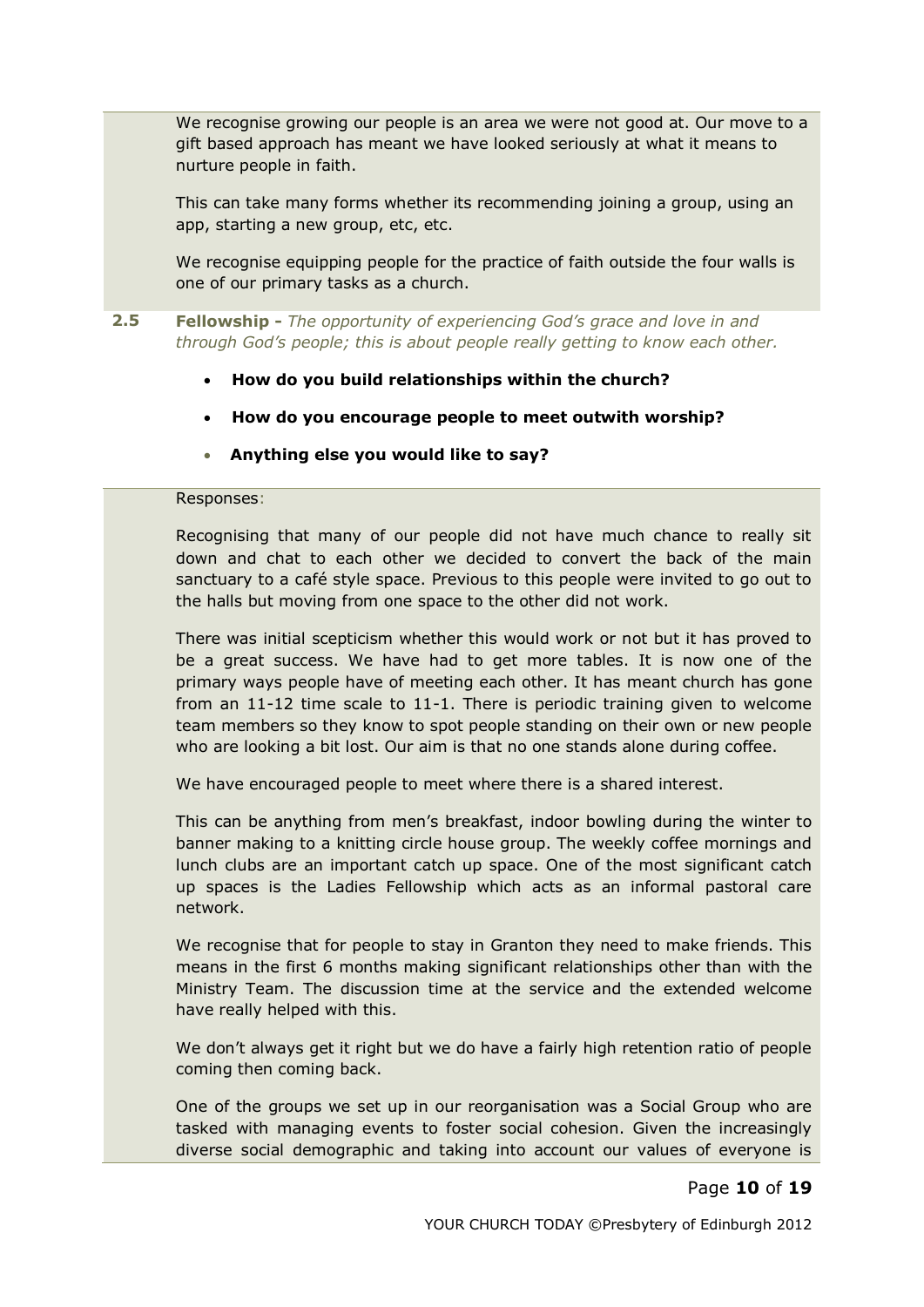welcome we understand how important it is that as a family we live a shared life together.

Some of the events are daffodil teas, Burns Nights, ceilidhs, quiz nights, murder mystery nights, etc, etc.

# <span id="page-11-0"></span>**3. Congregation and Wider Church**

**3.1 Wider church –** *Your relationships and involvement with Presbytery, central church structures and other denominations.*

- **How would you describe your involvement with Presbytery?**
- **Tell us about any relationships with Councils (and/or their committees) of the General Assembly.**
- **Tell us about any ecumenical relationships.**
- **Anything else you would like to say?**
- **Tell us about any partnerships you have with the World Church**
- **Tell us about your involvement with organisations like Christian Aid.**

#### Responses:

Norman has had a heavy involvement with Presbytery over the years he has been here. Sandra as Presbytery elder takes her committee responsibilities seriously as did Ian before her. The congregation itself has also hosted the Mission Shaped Ministry Course on behalf of Presbytery.

There is a positive view of Presbytery within Granton.

Norman has also served on the Council of Ministries and is currently a Vice Convenor of Mission and Discipleship. His name is going forward to be the next Convenor.

Ecumenically we were a member of Granton Churches Together and North West Churches Together; both of which have folded. The former because many of the clergy in the area moved on and the latter because we were not a good fit.

We do enjoy good informal relationships where we support other churches events and vice versa.

In terms of the World Church we have not had a missionary partner for some years. However we have as mentioned before had good links with Compassion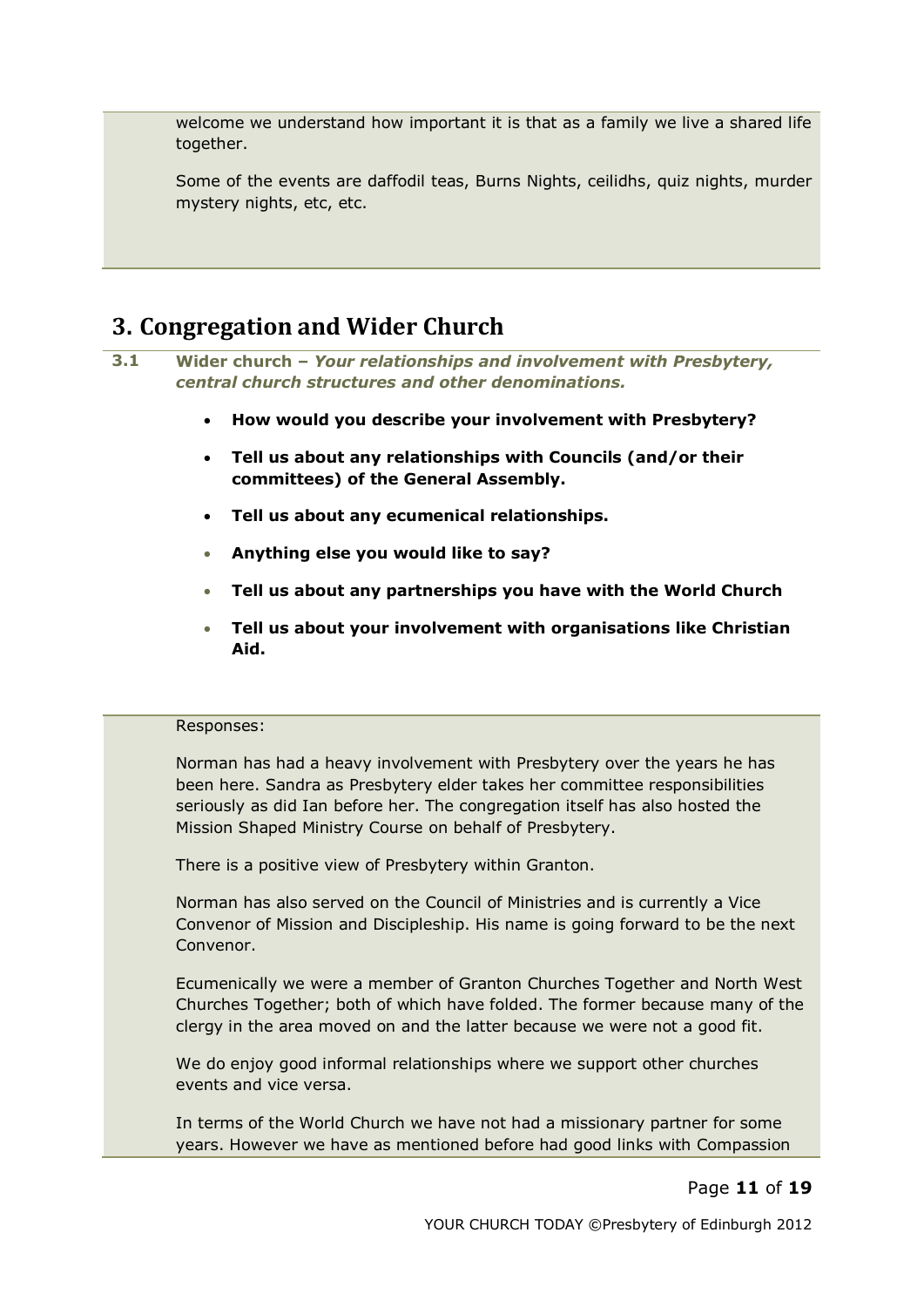Uk and Tearfund.

The Sunday School have regularly committed to supporting Mary's Meals with their backpack initiative.

Given our community we have tended to focus more on alleviating needs directly relatable to our community. Hence our involvement with Bethany.

## <span id="page-12-0"></span>**4. Resources – people, buildings, money**

- **4.1 Human Resources –** *People helping to make your mission statement a reality.* 
	- **Who are your ministry team members?**
	- **What support is there for your minister/ministry team including admin support?**
	- **How is training and development (in-service training, study leave, staff appraisals, etc.) supported?**
	- **With your present staffing and volunteers are you resourced to achieve the developments highlighted in this report?**
	- **Anything else you would like to say?**

#### Responses:

The paid Ministry Team consists of Norman Smith as minister and Kirsty Harper as Parish Assistant. However the functional team is wider than that as each group convenor has authority to develop their own area of work without coming back to Session for endorsement all the time. With music the musical director and organist have autonomy to work with the worship group in developing that side of congregational life.

As long as the groups work within their remit they do not require session approval to conduct their business. This makes the functional team about 8-10 people.

At the moment there is no additional support. It is anticipated that if Norman does become convenor then additional support will be provided by using the grant from MandD to do this.

When we took on Kirsty we recognised she had a lot of potential so took seriously her training. This meant half funding a recognised counselling course. Every quarter Norman and Kirsty do a mini appraisal and have an annual appraisal process. In addition there are weekly team meetings.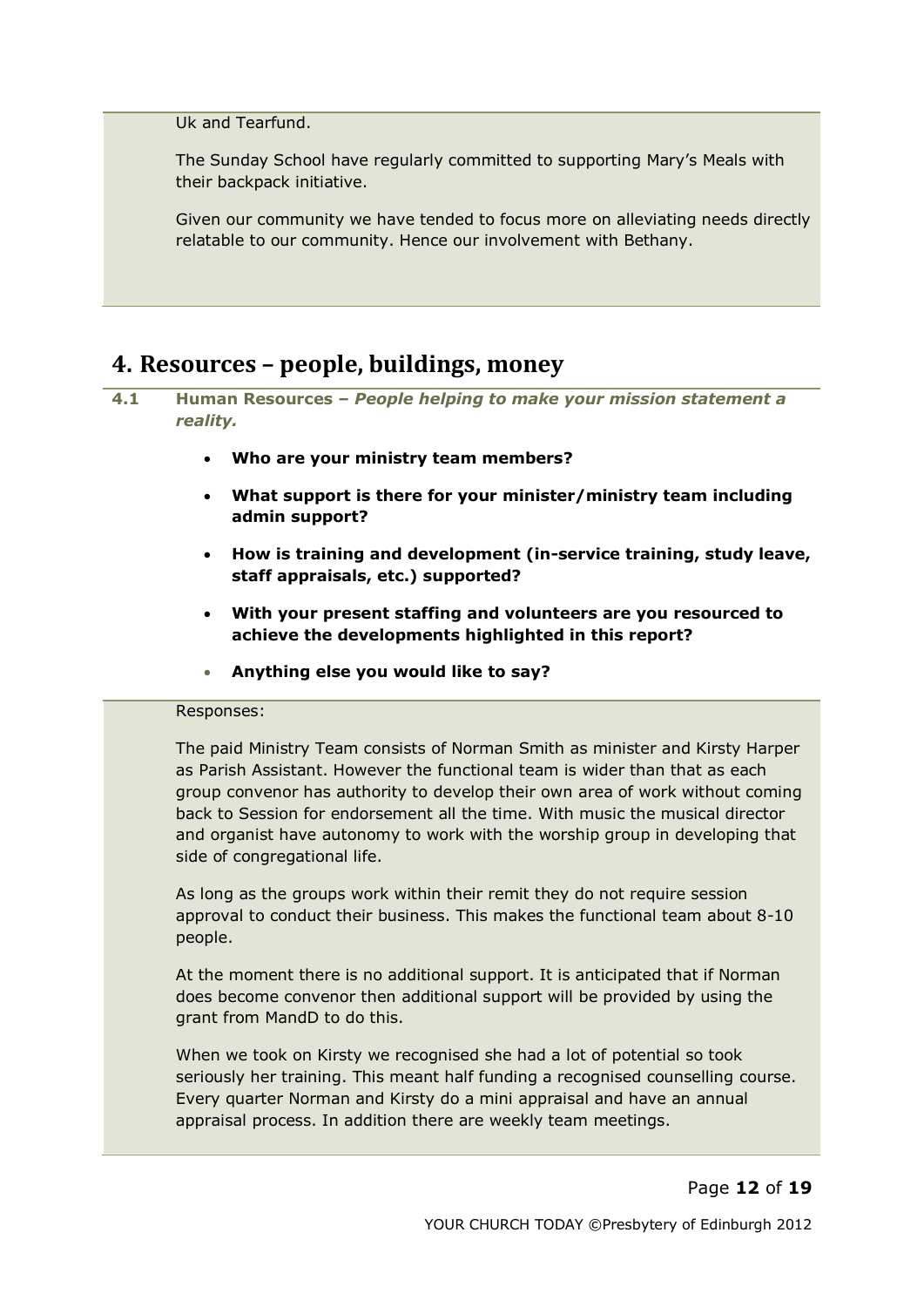We review everything we do and look to learn from it. This means every activity and every season of the church is looked at shortly afterwards. It does mean there is pretty constant change/flux which not everyone find an easy place to live in.

Session have supported the minister in a number of study leave opportunities using the ministers study leave scheme. There is also recognition the national aspects of his work feed back into the local congregation.

We would like to go on record with our appreciation for allowing a Parish Assistant at Granton. The work that Kirsty has contributed has been invaluable in continuing to grow and develop the congregation.

We recognise the national situation is difficult and that there may be more deserving or needy places. However we could not do what we do do without someone like her.

There are more opportunities here than resources to meet them. It has always been that way in Granton which forces us to respond creatively and use the gifts of the people.

It is our intention to continue approaching our work from the point of the gifting of the people. That means there will be things we stop and things we start because we will have particular gifts for particular situation.

**4.2 Buildings –** *Sanctuary, halls, manse, church officer's house, etc.*

- **Describe your church buildings**
- **What is their state of repair?**
- **Describe their suitability for purpose?**
- **Do you have a five year Property maintenance plan?**
- **Anything else you would like to say?**

#### Responses:

Our buildings serve our life and witness. Granton was the 5<sup>th</sup> Church extension building built; opened in 1936. This means there are parts of the building now feeling a bit tired and which we would like to renovate.

We have accumulated approx. £46k which we intend to use as a seed fund for the upgrading of kitchen/meeting room/office facilities in the church. It is probable our heating system will also need to be looked at.

Due to the age of the buildings and the halls in particular not having a modern day emergency lighting system we are no longer classed as suitable for overnight accommodation by the fire department. As of Sept 2015 we can no

Page **13** of **19**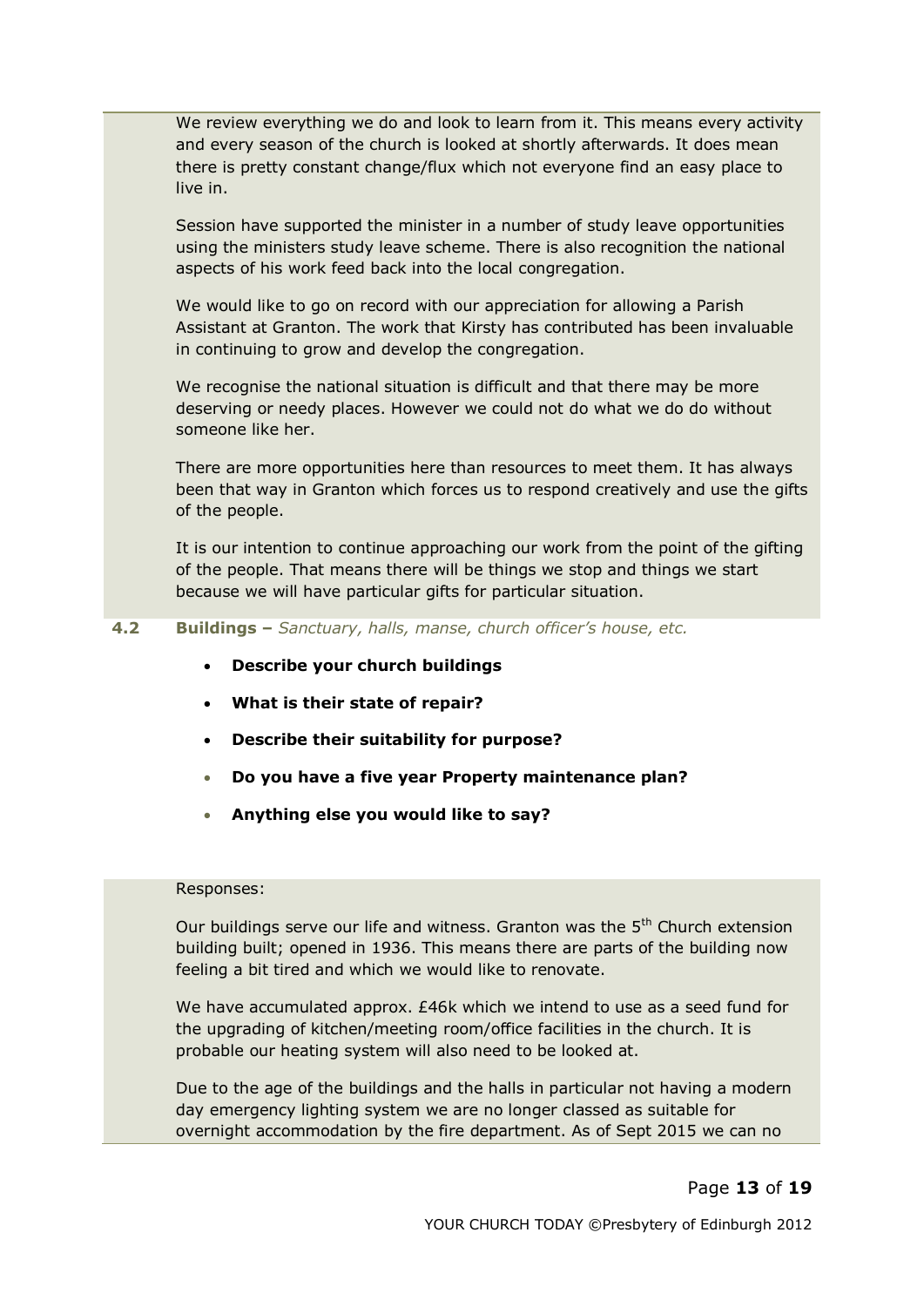longer host the Bethany night shelter.

This is a blow to our outreach work but we will use it to spur on the proposed renovation. Our intention is to return to this outreach work once our building has been upgraded.

We differentiate in our buildings work between maintenance and development. There is a schedule for ongoing works and there are plans for renovation.

Other than that both church and manse are in a good state of repair. There is an annual property inspection and one room a year is decorated at the manse.

We are proud of our building and consider it a beautiful and functional place to worship. Our plans are to add capacity to what we can do so that we remain a relevant worshiping community.

#### **4.3 Money** – *Income, reserves, stewardship, etc.*

- **Comment on your ability to finance all you are currently doing.**
- **How is the work of your church financed – is it mainly from givings or is it dependent on income from hall lettings, legacy interest, etc?**
- **Are you over-dependent on givings from any particular age group or individuals?**
- **When did you last address stewardship, what stewardship programme are you using and when will stewardship next be addressed?**
- **Anything else you would like to say?**

#### Responses:

We wash our face. About 6 years ago we came within 2 months of running out of money because we lost a number of substantial financial contributors. Since then we have intentionally gone to the membership on a regular basis where we talk about time/talents money.

We have deliberately moved as many people from FWO envelope to standing order which has helped to regularise our monthly income.

Whilst hall lets play a part in our income the majority comes from regular giving. We aim to have our core costs covered by regular giving which will free up the rest of the income for other uses.

Church organisations such as the weekly lunch clubs and coffee mornings are good supporters of the church and who make valuable contributions.

Money has always been a struggle in Granton. There is not the ability within the community to generate large amounts of money. Again this forces us to be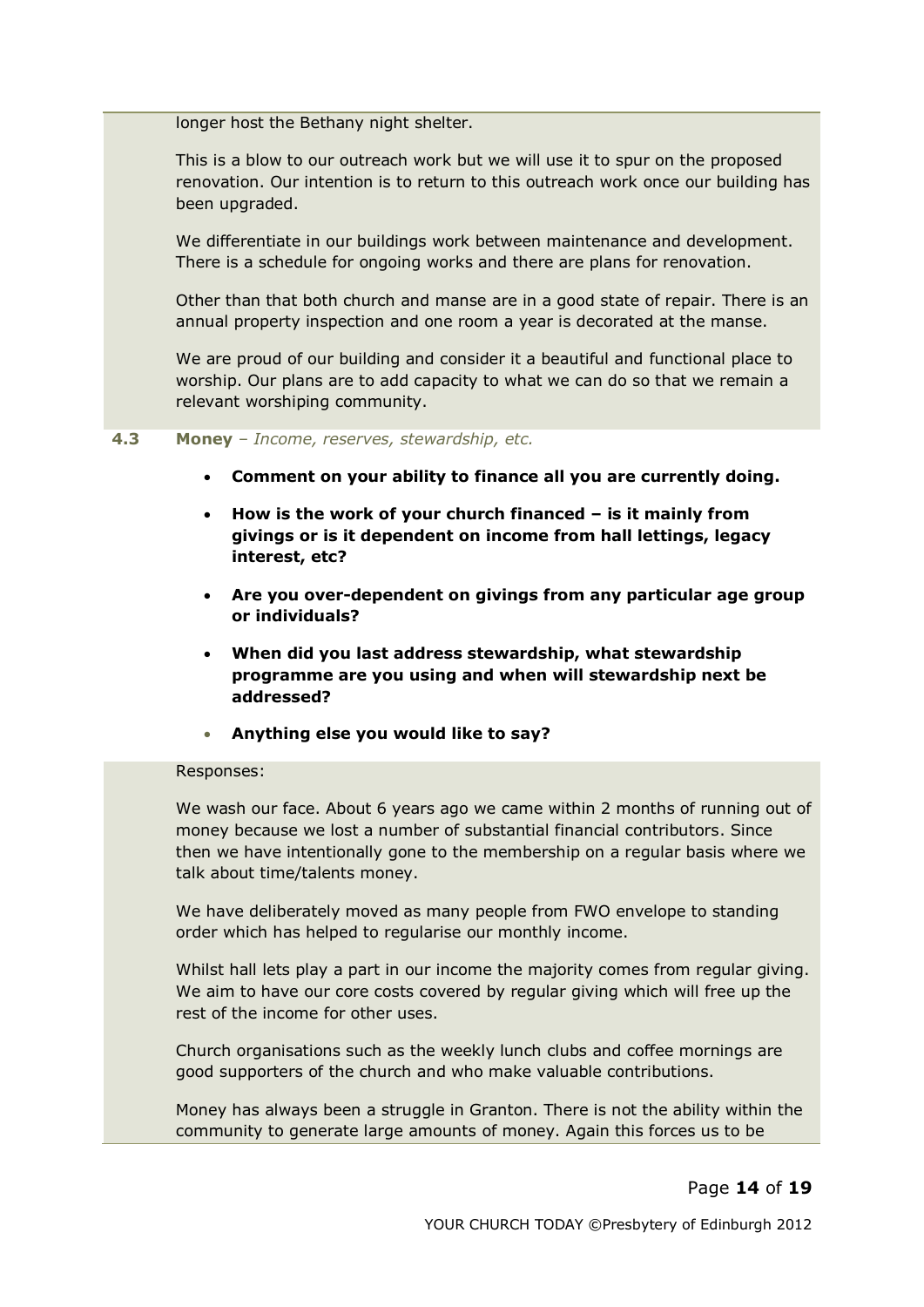creative with how we do things.

Thankfully God has been good and money has not been an issue for the past 5 ½ years.

# <span id="page-15-0"></span>**5. Presbytery Plan**

**5.1 Presbytery Plan** *– A Plan for Presbytery 2012-2022.*

- **The Plan for Presbytery interim steps for your congregation and forward conclusions are as follows:**
- **The mission priorities and suggested partnerships are:**

## *Granton*

## **History**

The congregation was originally a daughter church of Cramond established in 1877. The parish was formed in 1927, the sanctuary dates from 1934 and the Halls from 1957.

## **The Parish**



The parish of Granton lies on the shores of the Firth of Forth between the parishes of Old Kirk and Leith Wardie. While the Harbour and Granton Square date from the 1830's the larger residential part of the parish was built in an almost garden suburb form as social housing in the 1920's and 30's by the Council and by Mactaggart and Mickel. The vast

majority are low rise, two, three and four storey flats (94%) with some terraced and semi-detached villas. Although built as social housing many of the properties have since been purchased and now more than half the houses are owner occupied.

South of Pilton Avenue on Crewe Road North Miller Homes is currently constructing 329 flats and a further 650 flats and houses are being constructed off Pilton Drive at East Pilton Farm.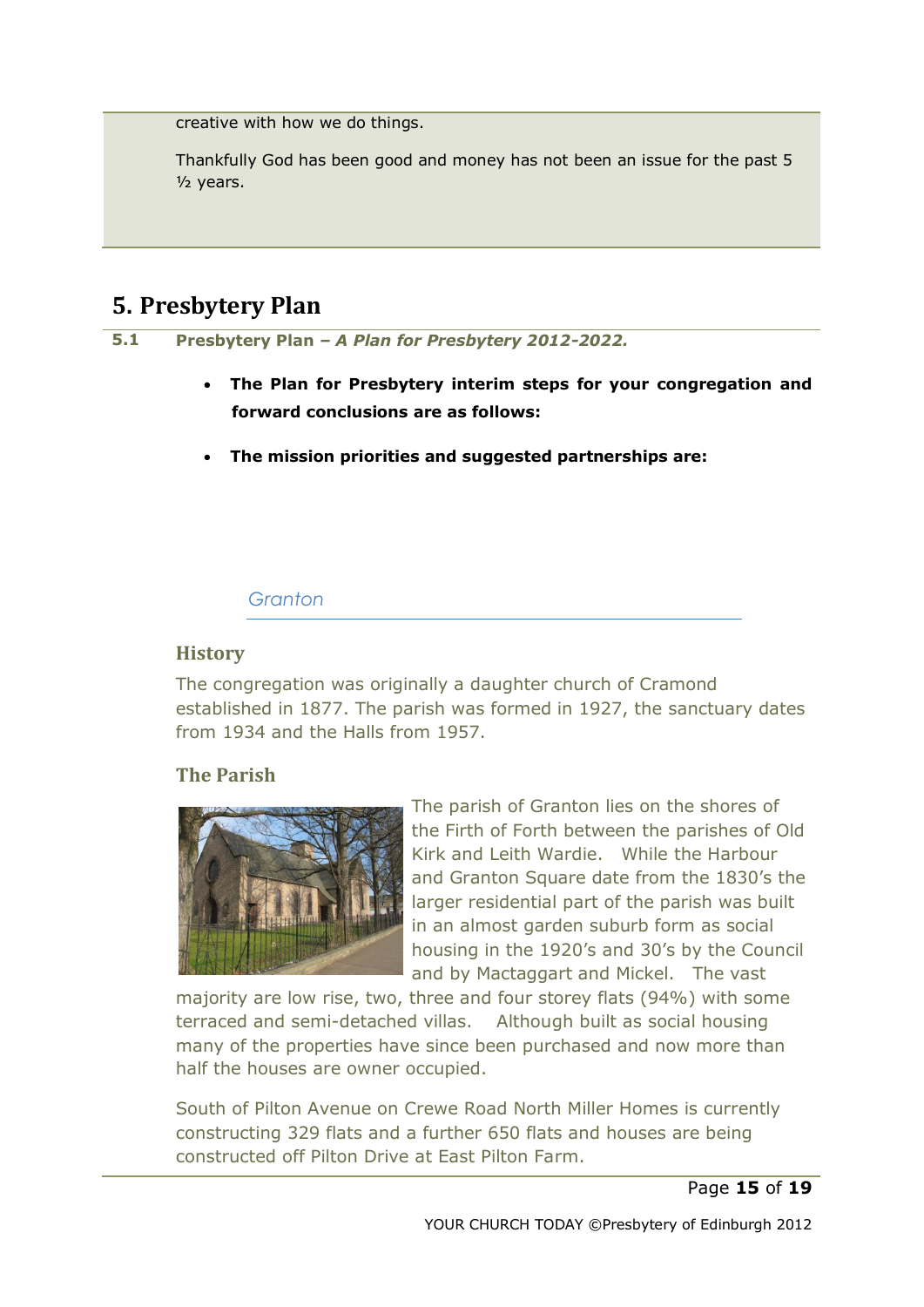North of West Granton Road was mainly industrial and commercial development but this is now part of the larger area, incorporating land in the neighbouring Old Kirk parish, being developed as Edinburgh Waterfront. Some work has already been completed including the infilling of Western Harbour, new roadworks of Waterfront Avenue and new housing at Saltire Street, Kingsburgh Crescent and Lochinvar Drive. While work may be delayed with the economic depression, mission planning for Granton and Old Kirk should be aware of all the current development proposals.

Education in the parish is provided mainly by Granton Primary and Broughton High School but parts of the west are served by Forthview Primary and Craigroyston Community High School and parts of the east are served by Wardie Primary and Trinity Academy schools.

In 2008 the resident population was estimated to be more than 8,500 people living in 4,100 houses. The population structure was very similar to that of the city but with slightly more children balanced by slightly fewer in the student and young adult age groups (16 to 44 years).

## **Mission**

The parish of Granton is very diverse and the congregation may need to choose to prioritise its work. Focal points for mission may include:

- outreach in the Waterfront Developments this should be a shared enterprise with Newhaven, Old Kirk, and Leith North and South
- welcoming the new immigrant population in the parish, and
- developing links with the groups with use the church premises.

Insights and best practice could be shared with places such as St Nicholas' Sighthill and Kaimes Lockhart Memorial, as well as those affected by the Waterfront Developments.

## **Presbytery Plan**

Given the lack of clarity over the development of the Waterfront, Granton should be led by one Minister of Word and Sacrament inducted on a Basis of Reviewable Tenure and a Presbytery/Parish Worker.

## **Links**

Amongst the benefits to result from the *Unless the Lord* review process was the identification of congregations where expertise and best practice could be shared within our Presbytery. Neighbouring parishes often have areas with similar missional needs, and certain areas within this Plan for Presbytery, such as the inner city and Leith churches share a similar population profile. We would encourage such places to share expertise and best practice amongst themselves and are delighted to see examples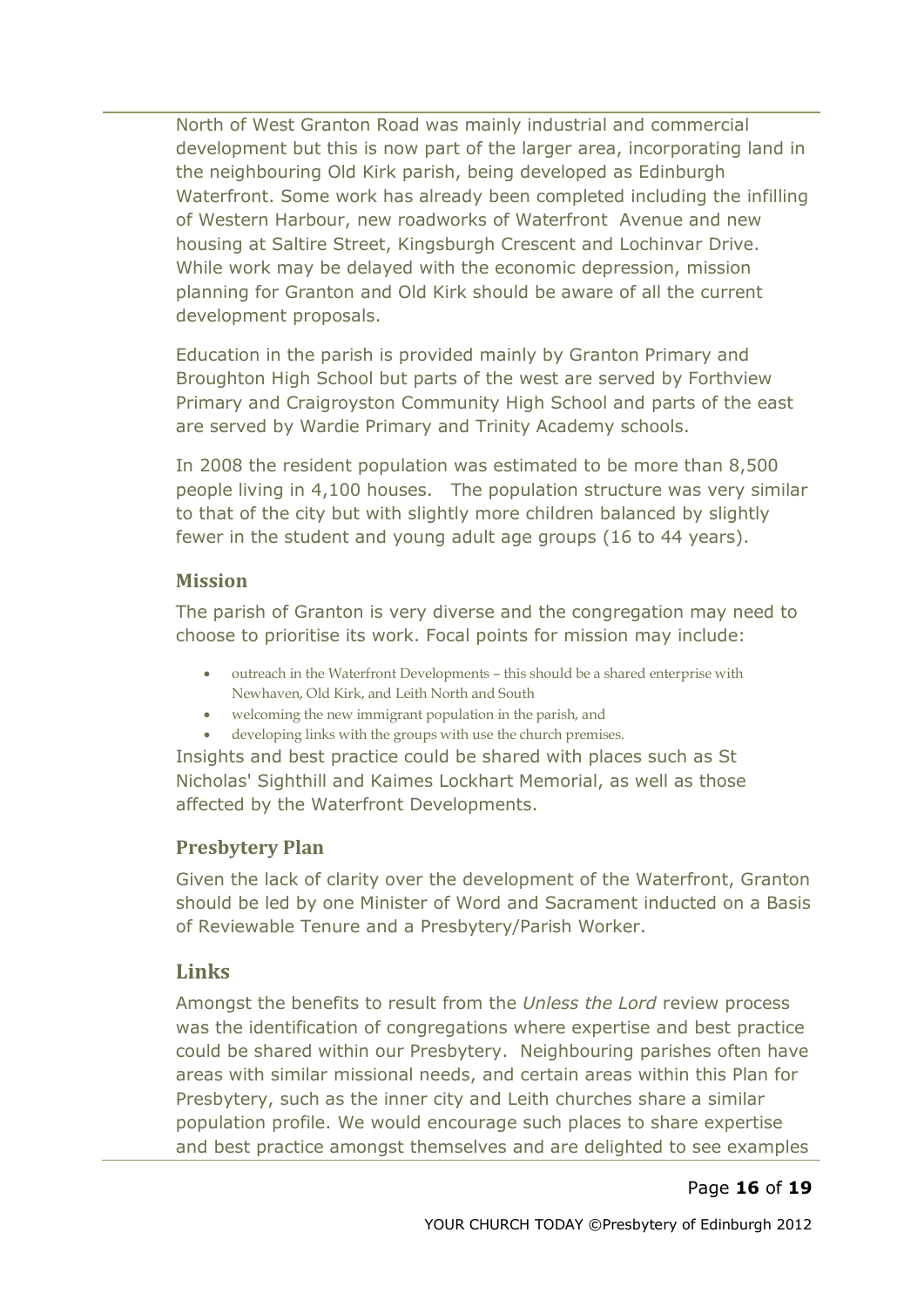of this already beginning to take place.

Other connections that may prove helpful are listed in the vocation statements and are summarised here for ease of reference:

### **Waterfront**

These are parishes which may grow considerably with the property development at the Waterfront. This group includes Granton, Leith North, Leith South and Newhaven.

### **How do you see the above being worked out?**

### **Anything else you would like to say?**

### Responses:

Our view of our mission has grown since the plan was written. The Waterfront Project was shut down due to lack of demand. People sleep in the Waterfront but they don't really live in the Waterfront. It is essentially a dormitory for Edinburgh City centre.

Primarily amongst the immigrant groups are Eastern Europeans who mostly adhere to Roman Catholicism. They are catered for by St Margaret Mary's where they have formed a distinct cultural identity.

We have noticed a decrease in groups using our church premises because of an increase in regulations. People do not want to be leaders with the attendant responsibility.

Our priority at the moment is to equip our people for living out their faith wherever they are which means both inside and outside the parish. For when they are in church and for when they are at work.

We have restructured ourselves to better fit contemporary patterns of living where people need to feel invested and involved and may not have a lot of time to give.

We are concentrating on what it means to be the people of God in a post Christian society.

Above all else we approach these tasks with hope because we believe in the relevance of the Gospel today. It just takes a bit of work trying to figure out where the contact points with society/community are.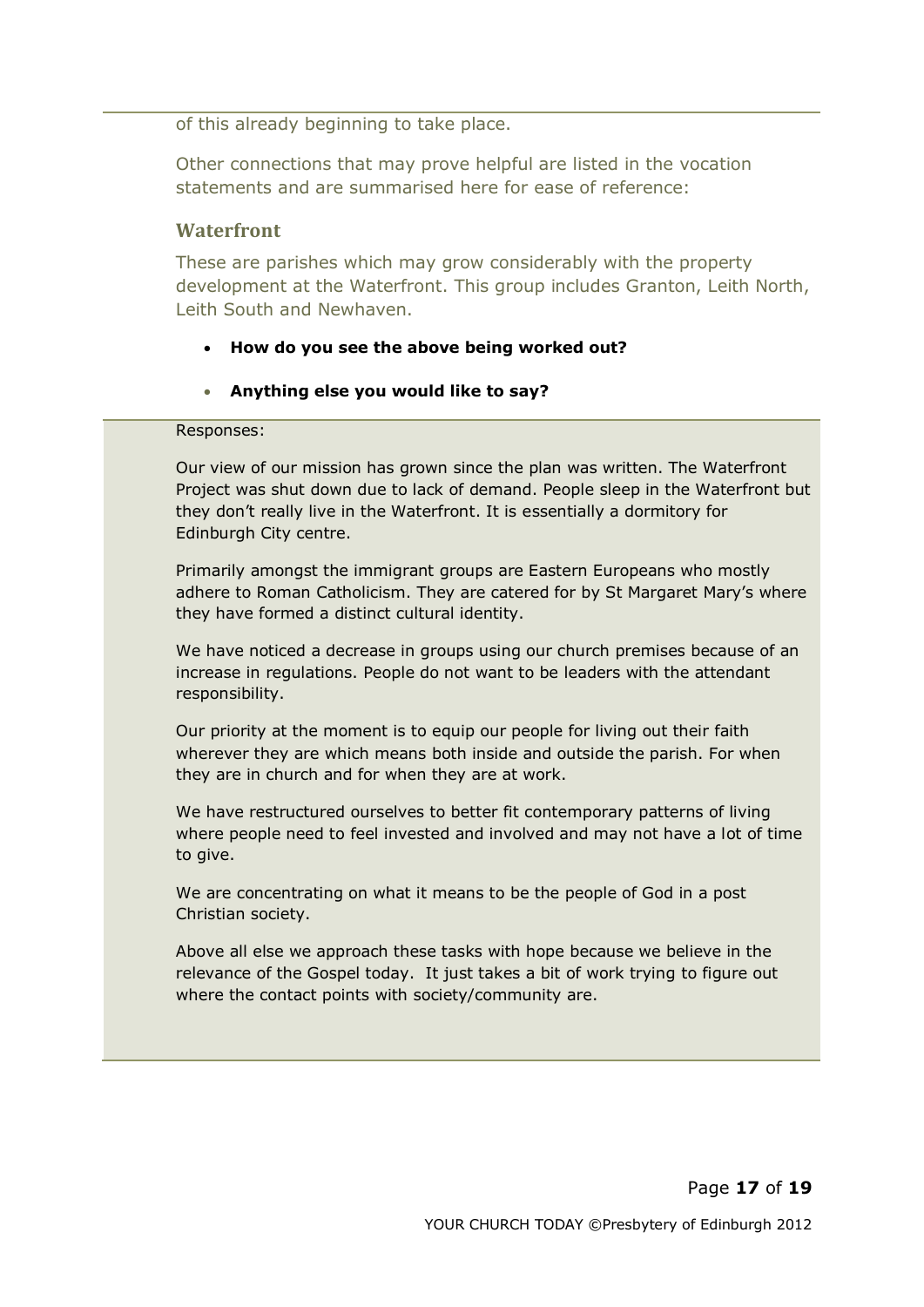## <span id="page-18-0"></span>**6. Communication**

- **6.1 Communication Strategy –** *Tell us about your communication strategy/plan including website use:*
	- **How do you promote your vision and mission?**
	- **How do you keep in touch with members?**
	- **How do you encourage members to keep in touch with one another?**
	- **How do you advertise your church and its activities?**
	- **Anything else you would like to tell say?**

#### Responses:

We use online media a lot. The Bulletin is sent out as a weekly email, complemented by additional rich content -drawing people back to the website. This goes out to all members and others for whom we have email addresses An invitation to subscribe to the eBulletin has a prominent place on the landing page of the website, aiming to encourage visitors to 'Get Connected'. There are print editions of The Bulletin available on Sundays, along with large print editions for those with visual difficulties.

Our website is regularly updated and kept fresh. The website is based on an industry standard content management system, making technical support readily available. Its technical design allows the display to adapt according to the type of device being used – recognising that over half of website activity is now via mobile devices.

Our Facebook groups is increasingly used as a contact and discussion medium, and Facebook Groups and Events are used as a collaborative tool for some Groups and events. We have communication guidelines given to each group so they know how to get the word out for events/occasions.

We have recently placed a pull-up banner for display at the back of the church promoting our Vision & Values.

We make extensive use of the noticeboard which is deliberately placed beside the main bus stop. We use banners on the railings. We send info to places like the Community Council who advertise for us. We are currently in the process of arranging for a prominent identity board to be erected in the south east corner or the grounds – an area with high footfall being adjacent to the shops.

We stopped the paper magazine because most information was being given out in the weekly bulletin.

We encourage informal networks between members where they meet up for coffee etc. We work hard with our social events. Summer BBQ's, picnic's all the things mentioned previously. These are all designed for the formation of